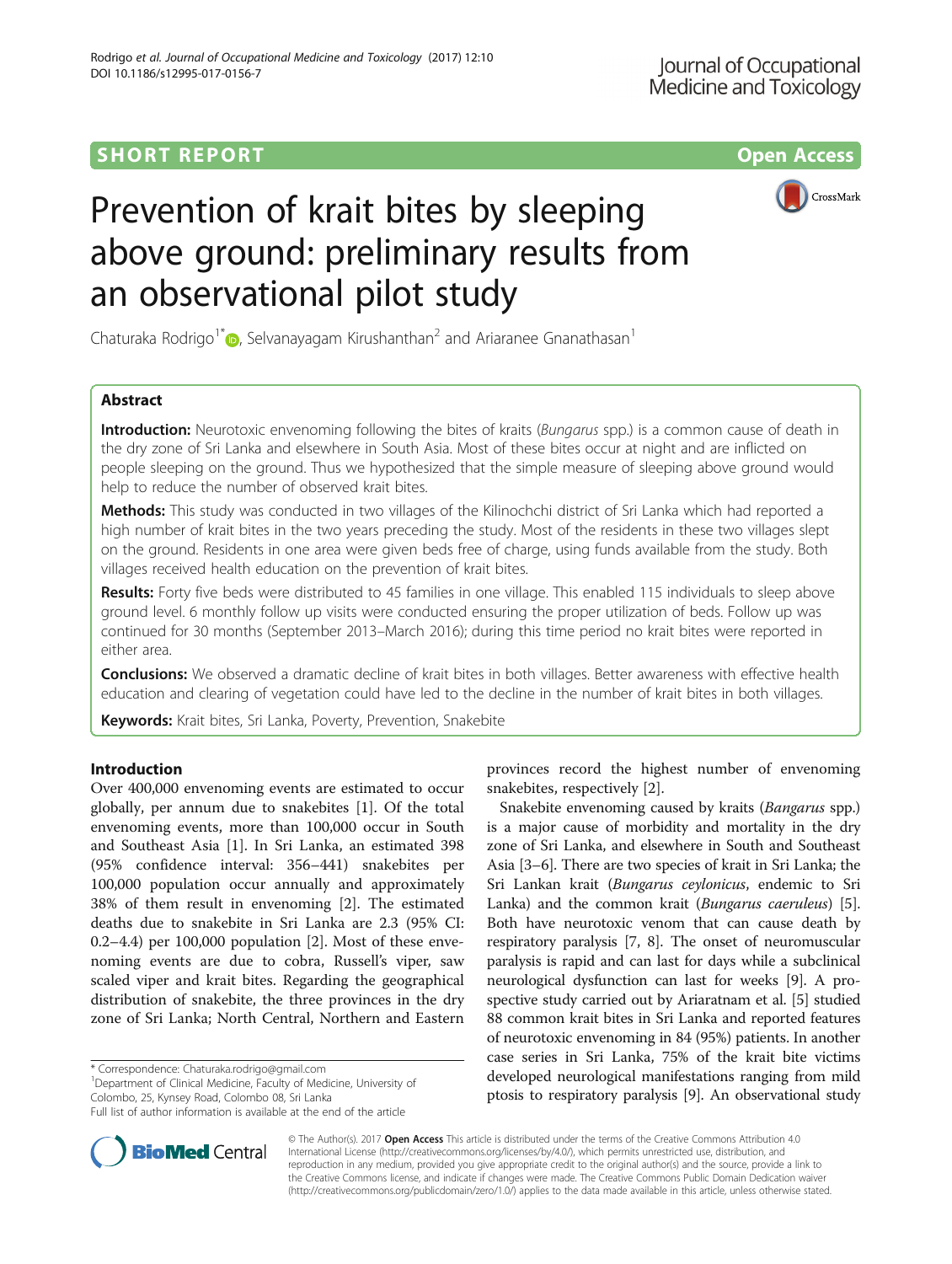in Anuradhapura district in the dry zone of Sri Lanka, reported 210 common krait bites in farmers over a period of three years. Respiratory paralysis was reported in 101 (48%) patients and 16 (7.8%) patients succumbed to the envenoming. Krait bites are usually painless and occur at night. In the previous study by Ariaratnam et al., all bites occurred indoors and at night (between 2300 and 0500 h) when the victims slept on the ground.

In the Northern province of Sri Lanka, which has the second highest risk of envenoming by snakebite in Sri Lanka, common krait bites are frequent. Sleeping on the ground on a mat is a common practice among the poor families in this area who cannot afford a bed. Especially in the districts of Kilinochchi, Mannar, Vavuniya and Mullaitivu, the residents had been displaced and lived as refugees for many years due to the armed conflict that lasted from 1981 to 2009. After the conflict had ended, residents returned to their previous houses which had been abandoned for years. Most of them did not have the financial resources to afford beds and were sleeping on the ground at night. Based on the observations by Ariaratnam et al. [\[5\]](#page-4-0) we presumed that sleeping on the ground would increase their risk of envenoming by krait bites. The aim of this study was to observe if sleeping at least 30 cm above ground would lead to a reduction in the number of krait bites in a village in the Kilinochchi district of the Northern Province of Sri Lanka.

## Methods

Two villages from the Kilinochchi district of the Northern Province of Sri Lanka (one of the five districts the Province) were selected for the study. An analysis of snakebite cases from the local hospital over 6 months showed that rural Kilinochchi had a high incidence of snakebite. However hospital statistics were not detailed enough to identify the high incidence villages. Thus a survey was carried out among several randomly selected villages in Kilinochchi district within a 30 km radius of the Kilinochchi base hospital to identify two villages that were suitable for inclusion in the study (with frequent reports of krait bites and more than 90% of people sleeping on the floor). One of the investigators visited each area to assess suitability. The selected two villages collectively reported 21 snakebites over the preceding two years with 10 krait bites (data collected by a household survey). These numbers were self reported and could not be confirmed independently. One village was randomly assigned to receive beds (V1) while the other village (V2) was observed for comparison. V1 was KN 03 Kanakaipuram East house plan (9<sup>0</sup>38' N 80<sup>0</sup>30' E, elevation: 26 m) and V2 was KN 03 Kanakaipuram West house plan  $(9^040'$  N  $80^027'$  E, elevation: 26 m). The two villages were approximately 3.5 km apart from each other.

The calculated sample size for V1 was 110 (assuming a krait bite prevalence of 2.5 per 100 per year). In phase one of the study, an assessment of demographics and sleeping habits of residents in both areas was completed. At the same time a health education programme on snakebite prevention was carried out for both V1 and V2. In this programme, one of the investigators addressed the entire village in a community gathering and explained about preventive measures against all snakebites. It was stressed that the surroundings should be kept clear of potential dwellings for snakes. A leaflet in Tamil (native language) was distributed among all families with key information on behavioural interventions to prevent snakebites (sleeping above ground level, wearing boots, avoiding bush walking at dusk or at night and treading heavily and carrying a stick if bushwalking cannot be avoided) as well as information on the identification of kraits and first aid in the event of a snakebite. The health education was repeated by the same investigator (to ensure consistency) during follow up visits. In phase two, the number of beds required for the V1 was calculated and the beds were distributed. The number of beds donated depended on (a) available funds, (b) spatial restrictions (some houses were so small that a large bed would not fit in) and (c) the maximum number of people who were able to sleep above ground using a single bed. The best combination of single and double beds was determined based on the assumption that a double bed would accommodate a mother and two small children while a single bed would accommodate a mother and a child. The beds were distributed among all families in V1 (one bed per family to ensure an equal distribution as limited funding prevented giving beds to all residents).

Follow up was conducted at 6 monthly intervals to ensure proper utilization of beds. Health education (an informal discussion at family level, reiterating the points raised at the initial educational session) was also carried out during follow up. V2 was also visited at the same time to record the number of snakebites as well as for periodic health education. The beds were distributed in September 2013 and six-monthly follow-up visits and health education programmes were carried out until March 2016 with a total follow up of 30 months.

# Results

V1 had 46 families (214 individuals) and V2 had 50 families (222 individuals). In V1, 21 families had more than 5 members and 29 families less than 5 members. There were 76 children under 12 years of age in the village. In both villages, only two families had a bed in their house (one each per village). Most houses in the villages were very basic dwellings made from mud walls and cadjan thatched or tin roofing (and a few small, single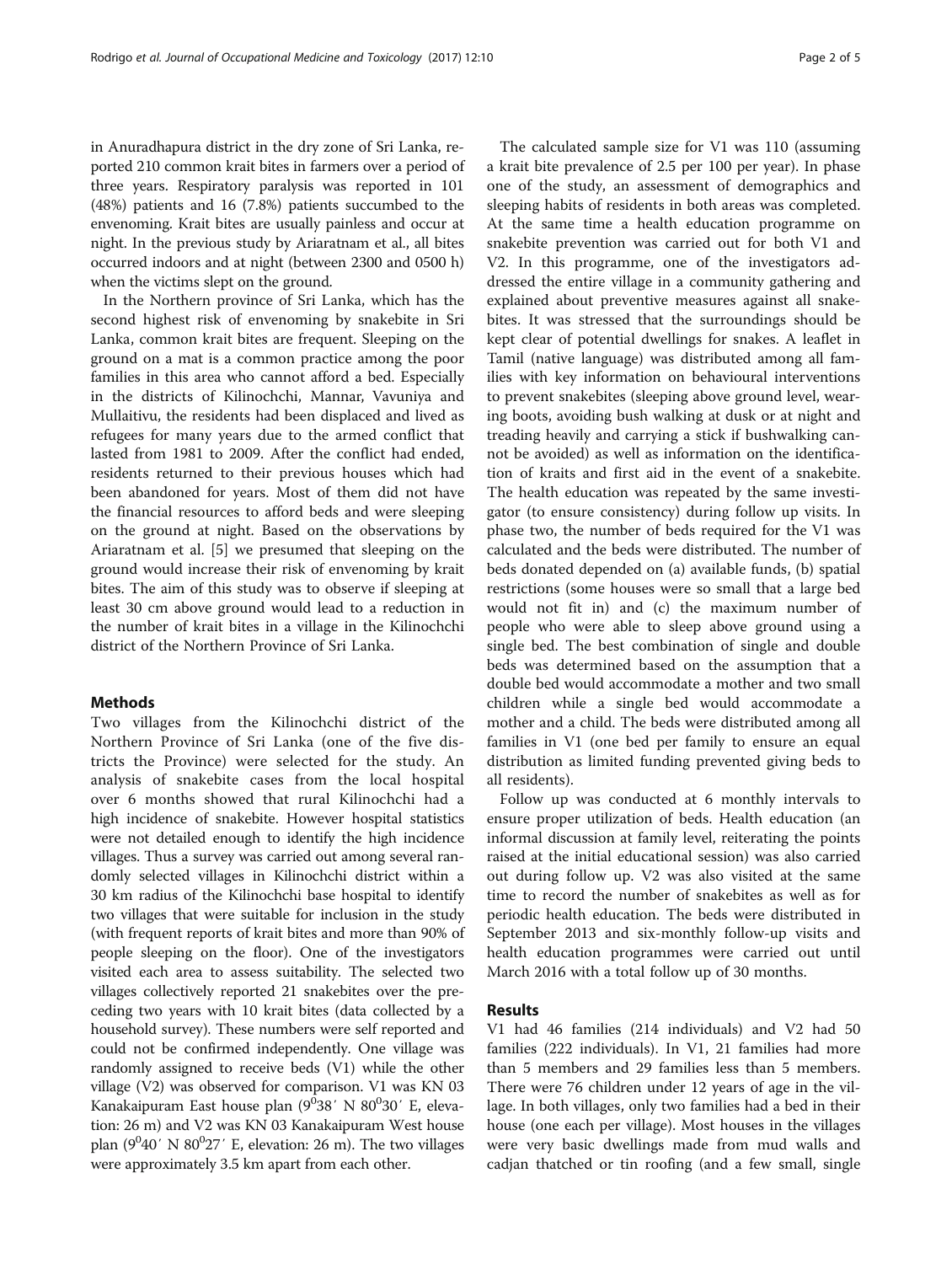room, brick walled houses). Most houses could not accommodate more than one bed. The houses were located away from each other and on most occasions were separated by a thick growth of vegetation (Fig. 1). The original forest cover in these areas is classified as dry monsoon forests but this had been largely destroyed due to fires and destruction during the armed conflict. The two nearest hospitals; Akkarayankulam divisional hospital and Kilinochchi district general hospital were 10 and 23 km away from V1, respectively.

Forty five beds were distributed to 45 families (one bed per family, Fig. 2). The best combination of beds (to maximize the number of people sleeping above ground) was decided based on the family structure. Twenty five double beds and 20 single beds were distributed in the expectation that at least 115 individuals would sleep above ground.

The health education programme was well received and at least one member from all families participated (Fig. 3). All families in V1 were observed to utilize the beds appropriately during follow up. While the investigators suggested how bed use could be optimized, the residents were free to use it according to their needs. In all homes children and mothers received priority. Interestingly, over the 30 month observation period no krait bites was reported from either V1 or V2. There had been two snakebites, one each from V1 and V2, but on both occasions the snake was not identified and there was no evidence of envenoming.

# Discussion

This purpose of this study was to observe if sleeping above ground level would reduce the incidence of krait bites in a village located in Kilinochchi district of the Northern Province in Sri Lanka. Previous observations had shown that krait bites occurred at night and when Fig. 2 Photograph of a donated bed within a house (the positioning of the bed against the wall is not ideal as snakes may crawl using surrounding structures as support. However, spatial constraints within some houses prevented proper positioning of beds)

the victim was sleeping on the floor. Due to poverty, people living in these villages could not afford beds. In this study, beds were donated to one village while another nearby village (presumably at the same risk of snakebite) was observed. Health education on avoiding snakebite was offered to both villages. At the end of a 30 month observation, both villages did not report any krait bites.

This study targeted a relatively low cost behavioral intervention which would also improve the quality of life of participants. It did not require any extensive environmental modifications but only a behavioural adjustment on the part of the participants. The value of such behavioural modifications and health education in preventing snakebites has been shown previously in South Asia. In Nepal, a survey of 11,176 households that assessed living conditions and its correlation with likelihood of snakebites,





Fig. 3 A session of health education and community awareness during the project

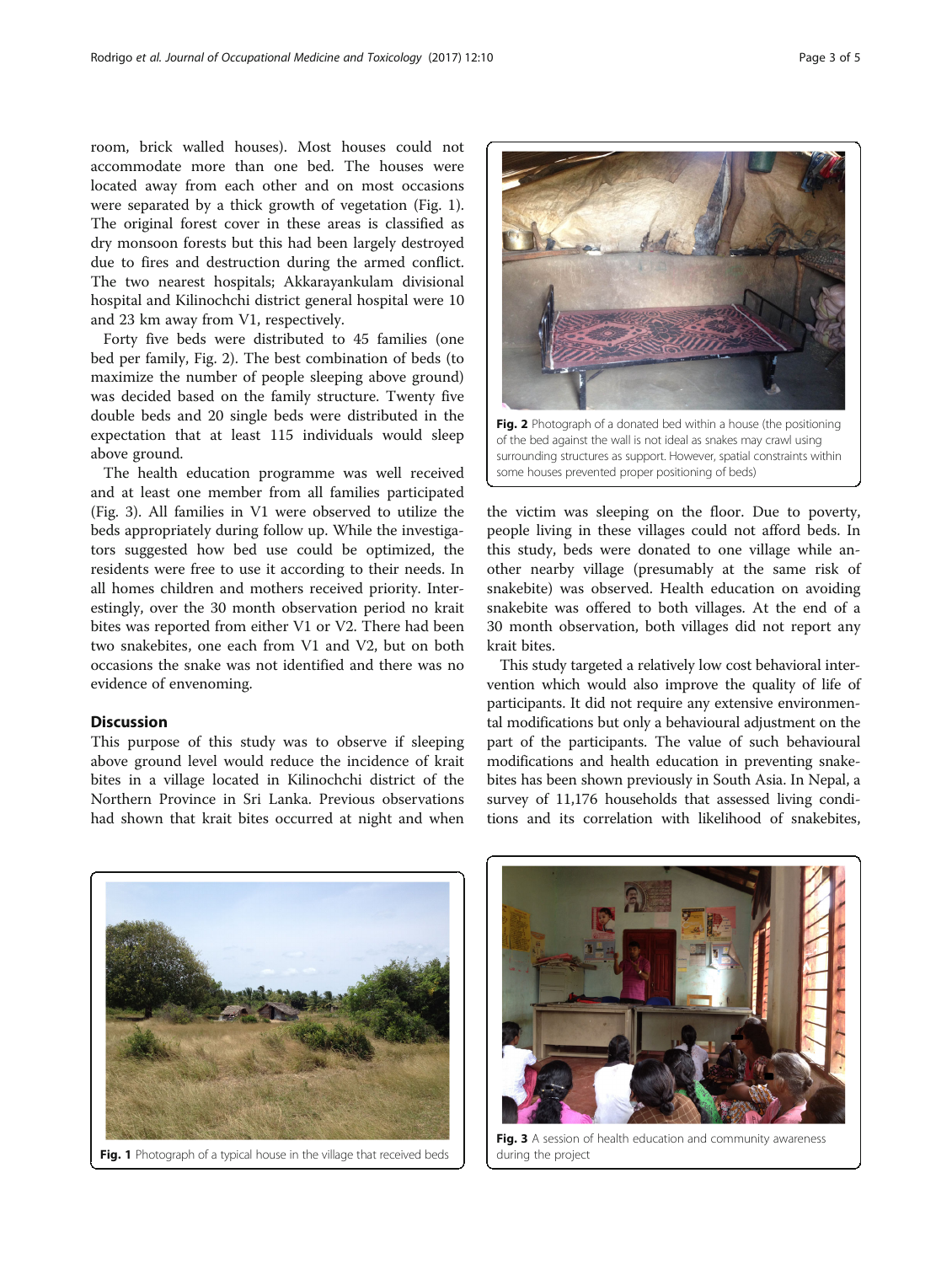concluded that sleeping under a bednet reduced the likelihood of a snakebite significantly (OR: 0.02; 95% CI: 0.007–0.07,  $p < 0.0001$  [\[10\]](#page-4-0). In another non randomized before and after study in rural Nepal, the impact of health education and rapid transport of victims to a healthcare center by motorcycles (by volunteers) was assessed [[11](#page-4-0)]. Mortality rates were reduced with intervention due to timely medical care as expected but surprisingly, the incidence of snakebites also showed a significant reduction. Even though fast transport of victims can explain the improved mortality rates, it cannot explain the reduced incidence of snakebites, which may be due to effective health education [\[11\]](#page-4-0). Wearing enclosing shoes or boots is another seemingly intuitive method to prevent snakebite. However, compliance with footwear is much more difficult to assess and requires close follow up. A systematic review that assessed the impact of footwear on preventing snakebite could not come to a conclusion due to inadequate data [\[12\]](#page-4-0).

With this background, and after considering the observations of krait bite epidemiology in Sri Lanka, we concluded that bed donation would be an effective strategy that can be reliably monitored over time. With the available funding, we managed to donate enough beds to enable an adequate sample size to sleep above ground level. Despite previous studies showing health education to significantly reduce incidence of snakebite (hence a potential confounder in observations), we opted to give health education to both villages due to ethical reasons. During the 30 month follow up, there was a dramatic reduction in snakebites. However, given that the same reduction was observed in the control village it is not possible to attribute this to the bed donation alone. However, it is highly likely that the change in sleeping behaviour would have contributed to the observed reduction in snakebite.

There are two other reasons that might have contributed to the observed results (apart from the effect of health education). Clearing of vegetation around houses was visible in both villages as people were returning to their homes after the war and this would have resulted in a habitat reduction for kraits. The population in the Kilinochchi district was approximately 197,000 in 2006 but dropped to 23,000 due to a massive displacement in 2009 when fighting involved the district in the last stages of the war [\[13](#page-4-0)]. The population of the district had recovered to approximately 113,500 by the time the first postwar census was conducted in 2011/2012 [\[14](#page-4-0)]. This had increased further to 122,000 by 2016 (estimated midyear population) when this study concluded [\[15](#page-4-0)]. Secondly, the possibility of an underpowered sample is also likely as our initial assessment of krait bite incidence was dependent on self reported data from the two villages. However, the residents of these areas are very

familiar with common kraits. Also, krait bites have a distinctive epidemiological pattern and a clinical symptomatology that is difficult to miss.

Overall, we believe that a larger study avoiding the limitations of this study (i.e. larger sample size, better estimate of background snakebite incidence and selecting cases and controls from the same geographic and climate zones but further apart from each other) would be helpful in getting a reliable estimate of the impact of sleeping above ground for krait bite prevention.

## Conclusion

This prospective observational study donated beds to one village located in the Killinochchi district of the Northern Province of Sri Lanka with the objective of reducing krait bites by promoting sleeping above ground level. A nearby second village was observed without bed donation but both villages received similar health education on snakebite prevention. After a follow up of 30 months, a dramatic reduction of snakebites was observed in both villages. Since this observation was common to both villages, the reduced incidence of bites cannot be attributed to bed donation alone, although it was highly likely to be a contributing factor. The value and effectiveness of this innovative low cost intervention needs further exploration in a larger study.

#### Acknowledgements

The guidance of Dr. Nicholas Brown is kindly appreciated.

#### Funding

This study was funded by the Global Snakebite Initiative Small Grant Scheme (GSI#003).

#### Availability of data and materials

The data collection documents from this study and cannot be made public due to detailed identifiable information on family structure and sleeping arrangements. Summary statistics can be provided on request.

#### Authors' contributions

CR and AG conceptualized the study and the design. SK coordinated the data collection, bed distribution and health education. All authors participated in the analysis. CR wrote the first draft and AG and SK approved the final draft. All authors read and approved the final manuscript.

#### Authors' information

CR (MBBS, MRCP, MD) and AG (MBBS, MPhil, MD, FRCP) are academics and clinicians attached to Department of Clinical Medicine, Faculty of Medicine, University of Colombo, Sri Lanka. SK (MBBS) is a medical officer attached to Jaffna Teaching Hospital, Sri Lanka.

### Competing interests

The authors declare that they have no competing interests.

#### Consent for publication

All data has been de-identified prior to publication.

#### Ethics approval and consent to participate

Ethical clearance for the study was obtained from the Ethics Review Committee of the Faculty of Medicine, University of Colombo, Sri Lanka. Permission for the study was also granted by the Regional Director of Health Services (RDHS) and the local administrative authority. Informed consent was taken from all participants.